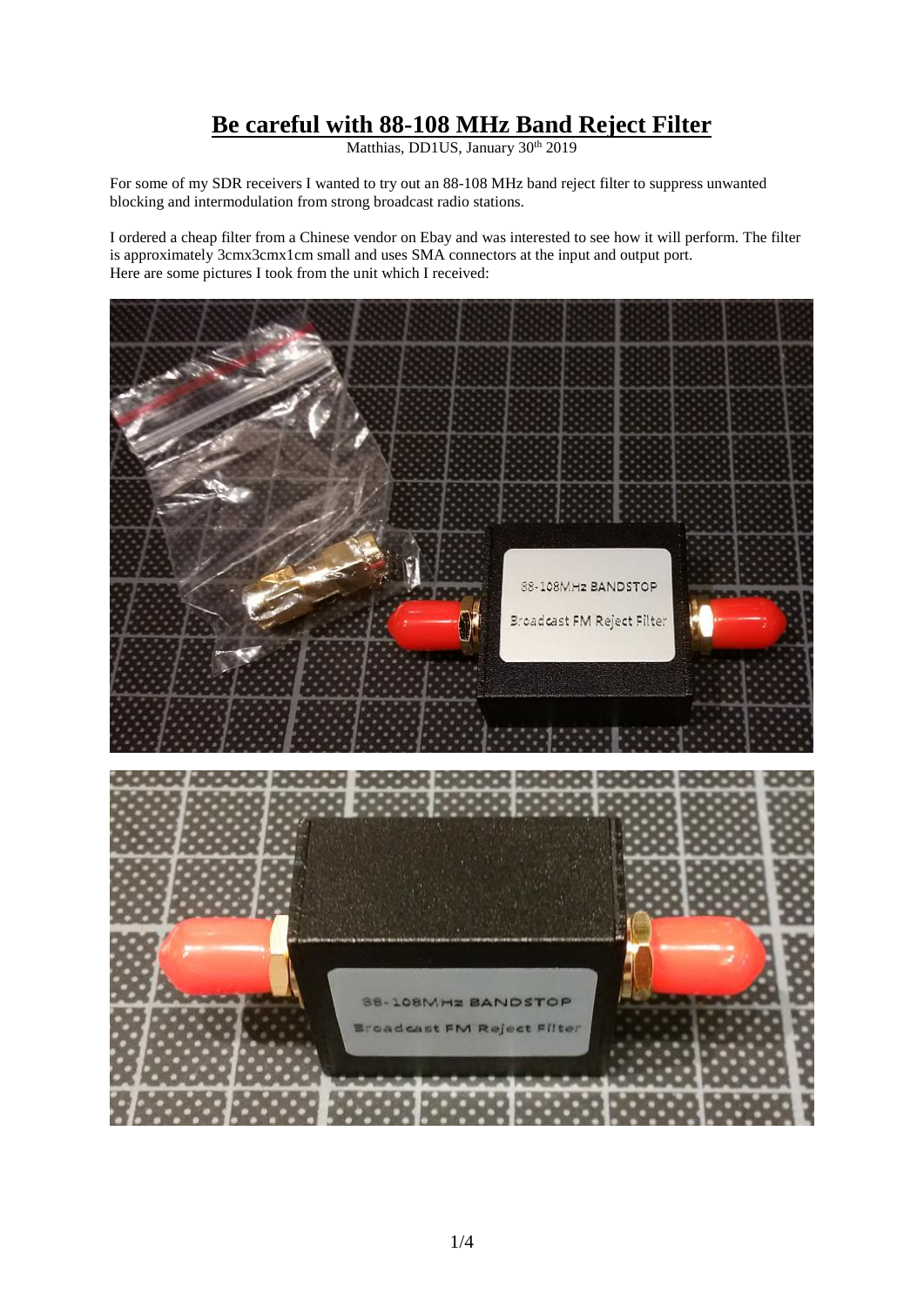

Here is a picture of the inside of the filter provided by the seller:

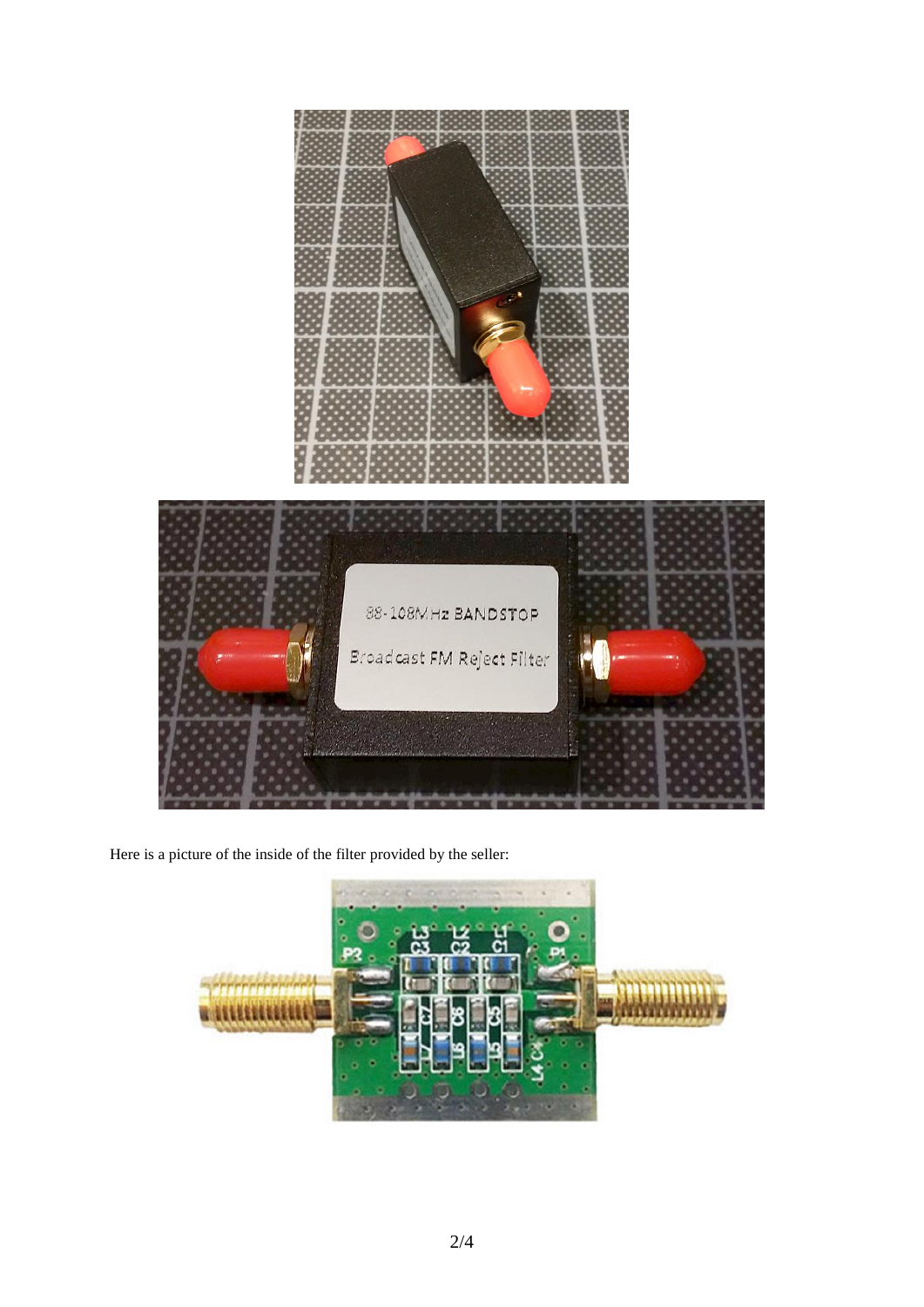The band reject filter is comprised of 4x LC series resonance and 3x LC parallel resonance sections.



The vendor had promoted the filter with the following S21 transfer characteristic:



Here are the values associated with the shown markers:

| Marker         | Frequency /MHz | Insertion loss /dB |
|----------------|----------------|--------------------|
|                | 76,0           | 3,08               |
| $\overline{c}$ | 88.1           | 38,0               |
| 3              | 108,0          | 49.9               |
| $\overline{4}$ | 122.1          | 3.1                |
|                |                |                    |

The maximum insertion loss in the broadcast band is shown to exceed 60dB.